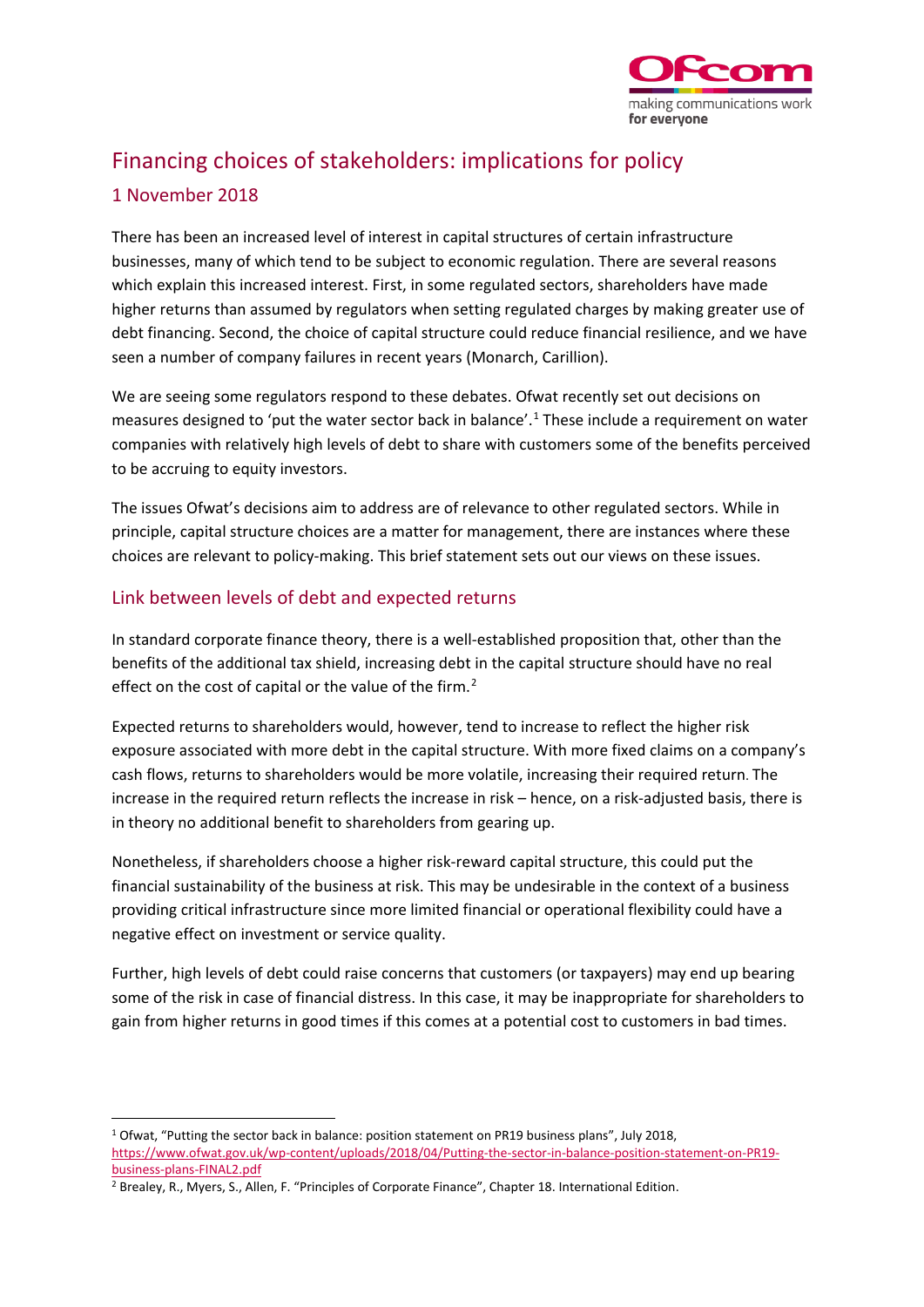

## Implications for setting regulated prices

When setting regulated prices, regulators take a view on the cost of capital and a gearing assumption (the amount of debt as a proportion of the market value of the firm). If there is evidence that an efficiently financed regulated business could support a higher level of gearing, the benefits associated with higher tax shields could be passed on to consumers when re-setting prices (by adjusting the cost of capital appropriately).

When designing charge control remedies (primarily for Openreach's products), we also take a view on the cost of capital and gearing. Therefore, evidence which suggests that a business like Openreach could adopt a lower cost capital structure (due to tax benefits associated with higher gearing), could be relevant for our decisions to ensure consumers benefit from these efficiencies.

### Ensuring consumers are not exposed to excessive financial sustainability risks

High levels of debt in the capital structure (relative to the level of business risk) could put financial sustainability at risk, which in turn could undermine service delivery. It could also raise concerns whether this could lead to undesirable costs for customers in times of financial distress. These considerations are relevant not only to companies subject to direct price regulation but also more widely to all businesses providing critical infrastructure.

While capital structure choices are a matter for management and we have no direct powers to influence these choices, we think it is reasonable to expect businesses providing critical infrastructure to consider the wider impacts of their financing choices on delivering good outcomes for consumers and maintaining a financially resilient business over the longer-term.

We will continue to monitor developments in our sectors and consider any implications they may have for future policy. Recent trends in our sectors are summarised below.

## Recent experience in telecommunications and broadcasting

When setting price controls on BT's regulated products (which are largely provided by Openreach – a legally separate company within BT Group), we set a notional gearing assumption in order to estimate a cost of capital which feeds into regulated prices. In our regulatory decisions since 2005, we have assumed a notional gearing level of between 30-50% for BT. This notional level of gearing has in part been informed by the actual observed gearing of BT Group, but is also consistent with that of most, publicly listed, UK and European telecommunications providers.

There is no evidence to suggest that BT has geared up significantly in excess of our gearing assumption. In fact, since 2005, BT's debt has remained fairly stable, at between £10-15bn with changes in gearing largely driven by changes in BT's market capitalisation. One reason for this is likely to be that we only regulate parts of BT. By only observing gearing at the BT Group level, it is difficult to unpick the link between our regulatory decisions and BT's debt issuance strategy.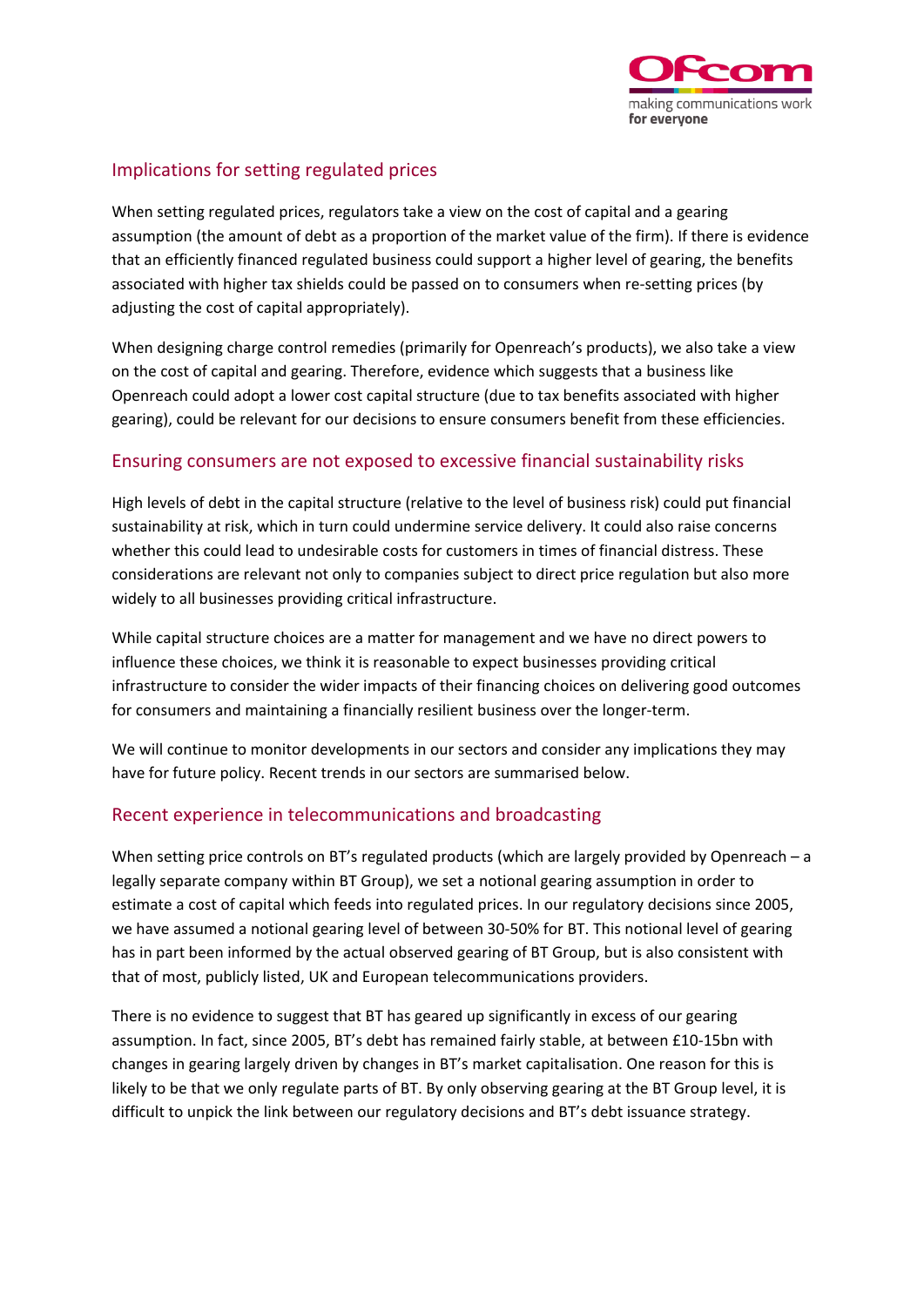

If Openreach was a standalone company able to raise its own finance, it is possible that it would choose a different capital structure, including a different level of gearing to that of BT Group, reflecting the cash flow risk of the standalone business.

While currently we do not have reasons to be concerned with BT's debt levels, we will continue to monitor future developments and consider what implications, if any, they have for our cost of capital decisions.

Considering broader evidence on other companies in our sectors, in general, our stakeholders have lower gearing than those in other regulated businesses. Figure 1 demonstrates this for our key listed stakeholders.



#### **Figure 1 Assumed and actual gearing**

Note: We have used the ratio of debt to enterprise value as our measure of gearing. For water and energy enterprise value is proxied by RAB (the Regulated Asset Base), consistent with how regulators define gearing in these sectors and reflecting the fact that the majority of these utilities are not listed. The analysis of Ofcom stakeholders only covers the key listed entities since it is difficult to derive a comparable measure of enterprise value for the non-listed stakeholders.

Firms facing lower risks can usually sustain higher levels of debt since their cash flows tend to be more predictable. We would expect telecommunication providers to be higher risk than regulated water or energy networks and to have lower gearing. This is reflected in the fact that the listed telecommunications providers have gearing in the 10-55% range while gearing for energy and water companies is typically between 50% and 85%. Part of the difference could also be attributed to the fact that the majority of regulated utilities are privately held, with only a handful of parent companies maintaining a stock market listing.

Another common measure of leverage is debt / EBITDA (which estimates how many years it would take a company to pay off its debt if performance did not change). On this basis, it is also the case that the majority of our key stakeholders have lower leverage than a selection of regulated utilities.